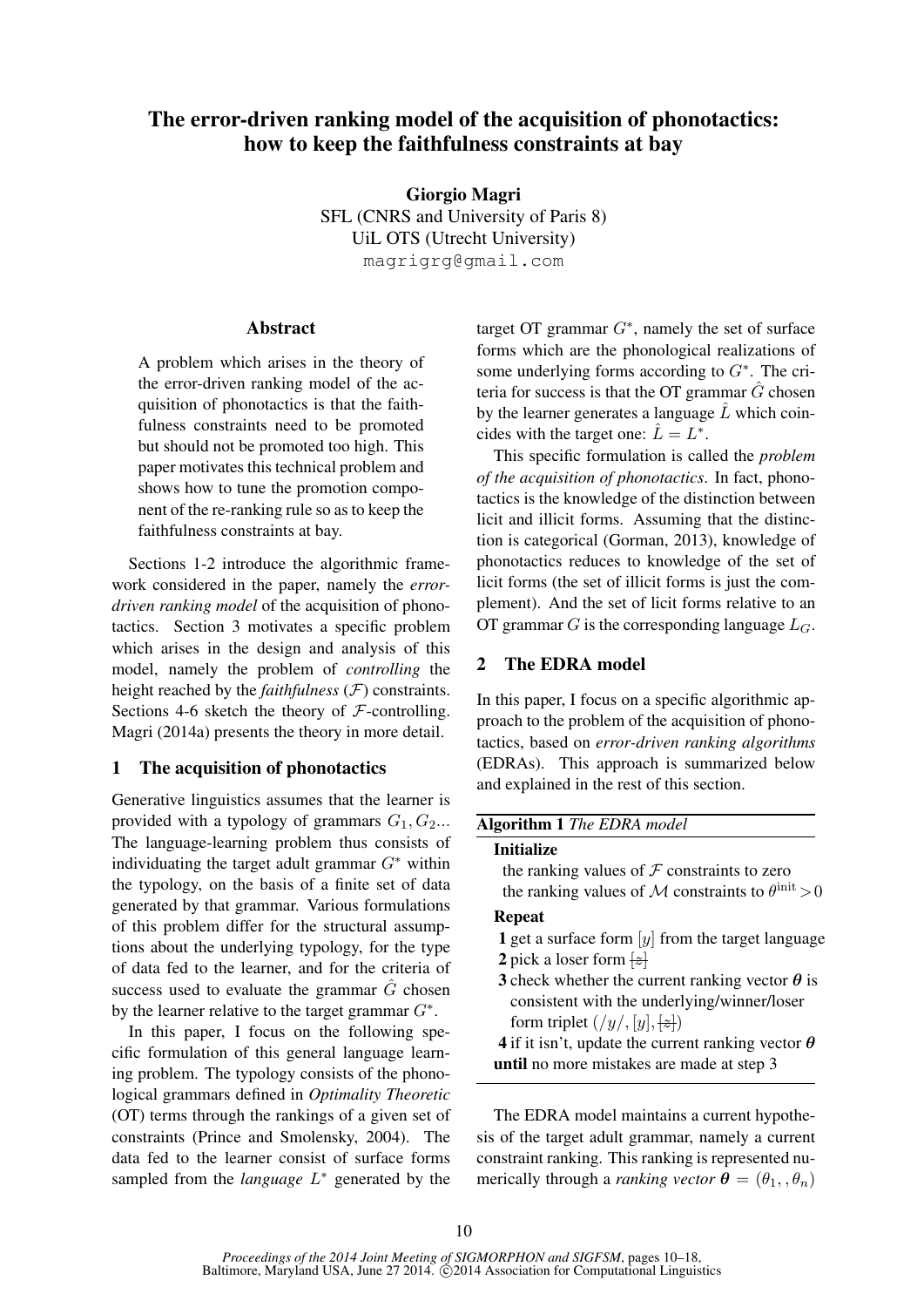which assigns to each constraint  $C_k$  a numerical *ranking value*  $\theta_k$ . A constraint  $C_k$  is ranked above another constraint  $C_h$  according to a ranking vector  $\theta$  provided the ranking value  $\theta_k$  of the former is (strictly) larger than the ranking value  $\theta_h$  of the latter (Boersma, 1998; Boersma, 2009).

The current ranking (vector) is initialized in such a way that the corresponding initial language is as small as possible. OT constraints come in two varieties: *faithfulness* (F) and *markedness* (M) constraints. A smallest language corresponds to a ranking which assigns all  $\mathcal F$  constraints underneath all  $M$  constraints. Thus, the  $F$  constraints are assigned a small initial ranking value, say zero for concreteness; and the  $M$  constraints start with a large positive initial ranking value  $\theta^{\text{init}} > 0$ . The algorithm then loops through the three steps 1-4.

At step 1, the EDRA model receives a piece of data, namely a surface form  $[y]$  sampled from the target language  $L^*$ . Assuming that the underlying typology satisfies Tesar's (2013) *Surface Orientedness Condition*, this piece of data provides evidence that the target grammar  $G^*$  maps this phonological form (construed as the underlying form  $/y/$ ) into itself (construed as the surface form  $[y]$ ) rather than reducing it to some non-faithful candidate  $\left| z \right|$  (as a mnemonic, I strike out a candidate construed as a loser). In other words, the target adult ranking (vector)  $\theta^*$  is *consistent* with the underlying/winner/loser form triplet  $(\frac{y}{y}, [y], \frac{z}{z})$ for any loser  $\left\{\neq\right\}$ , namely it satisfies condition (1). Here, W (L) is the set of *winner-preferring* (*loserpreferring*) constraints, namely those which assign less (more) violations to the faithful mapping of /y/ to [y] than to the neutralization of /y/ to  $\frac{z}{z}$ .

$$
(1) \quad \max_{C_k \in W} \theta_k^* > \max_{C_h \in L} \theta_h^*
$$

This consistency condition (1) says that there is at least a winner-preferring constraint which is ranked above all loser-preferring constraints by the target ranking (vector)  $\boldsymbol{\theta}^* = (\theta_1^*, \dots, \theta_n^*).$ 

At steps 2 and 3, the EDRA model thus picks a specific loser  $\left| z \right|$  and checks whether its current ranking vector  $\theta$  satisfies the corresponding consistency condition (1). Failure to satisfy this condition means that the current ranking values of the loser-preferring (winner-preferring) constraints are too large (too small). The algorithm thus promotes the winner-preferring constraints by a small *promotion amount* and demotes the loser-preferring constraints by a small *demotion*

*amount*. What matters is not the actual values of the promotion and demotion amounts, but rather their ratio. Thus, the demotion amount can be set equal to 1 for concreteness, letting instead the promotion amount be equal to an arbitrary nonnegative constant  $p > 0$ , as in (2).

- (2) a. Increase the ranking value of each winnerpreferring constraint by  $p > 0$ ;
	- b. decrease the ranking value of each *undominated* loser-preferring constraint by 1.

Crucially, not *all* loser-preferring constraints are demoted by (2b), but only those that need to be demoted, namely the *undominated* ones (Tesar and Smolensky, 1998), whose current ranking value is at least as large as the ranking value of all winnerpreferring constraints and thus are responsible for flouting the consistency condition (1).

# 3 The problem of  $F$ -control

The crucial implementation parameter of the EDRA model is the promotion amount  $p \geq 0$  used in the promotion component (2a) of the re-ranking rule. How should this parameter be tuned so as to optimize the performance of the EDRA model of the acquisition of phonotactics? This section explains how this question leads to the problem of controlling the height of the  $\mathcal F$  constraints.

### 3.1 Some initial guarantees

The problem of the acquisition of phonotactics in OT is intractable: no algorithm can solve efficiently an arbitrary instance of the problem corresponding to an arbitrary constraint set (Magri, 2013a). Prompted by this intractability result, Magri (2013b) starts to tackle the problem by looking at a class of "easy" cases.

The intuitive idea is that the relative ranking of the  $F$  constraints might often be irrelevant for phonotactics, namely for drawing the line between licit and illicit forms (although it is of course always crucial for phonology, namely for the specific way in which illicit forms are repaired). This intuition that the relative ranking of the  $\mathcal F$  constraints is not relevant to describe a certain phonotactic pattern can be formalized as follows. A *partial* constraint ranking is any partial order on the constraint set. A partial ranking *generates* a language provided each one of its total refinements generates that language in the usual OT sense (Yanovich, 2012). A language is called F*irrelevant* provided it can be generated in this tech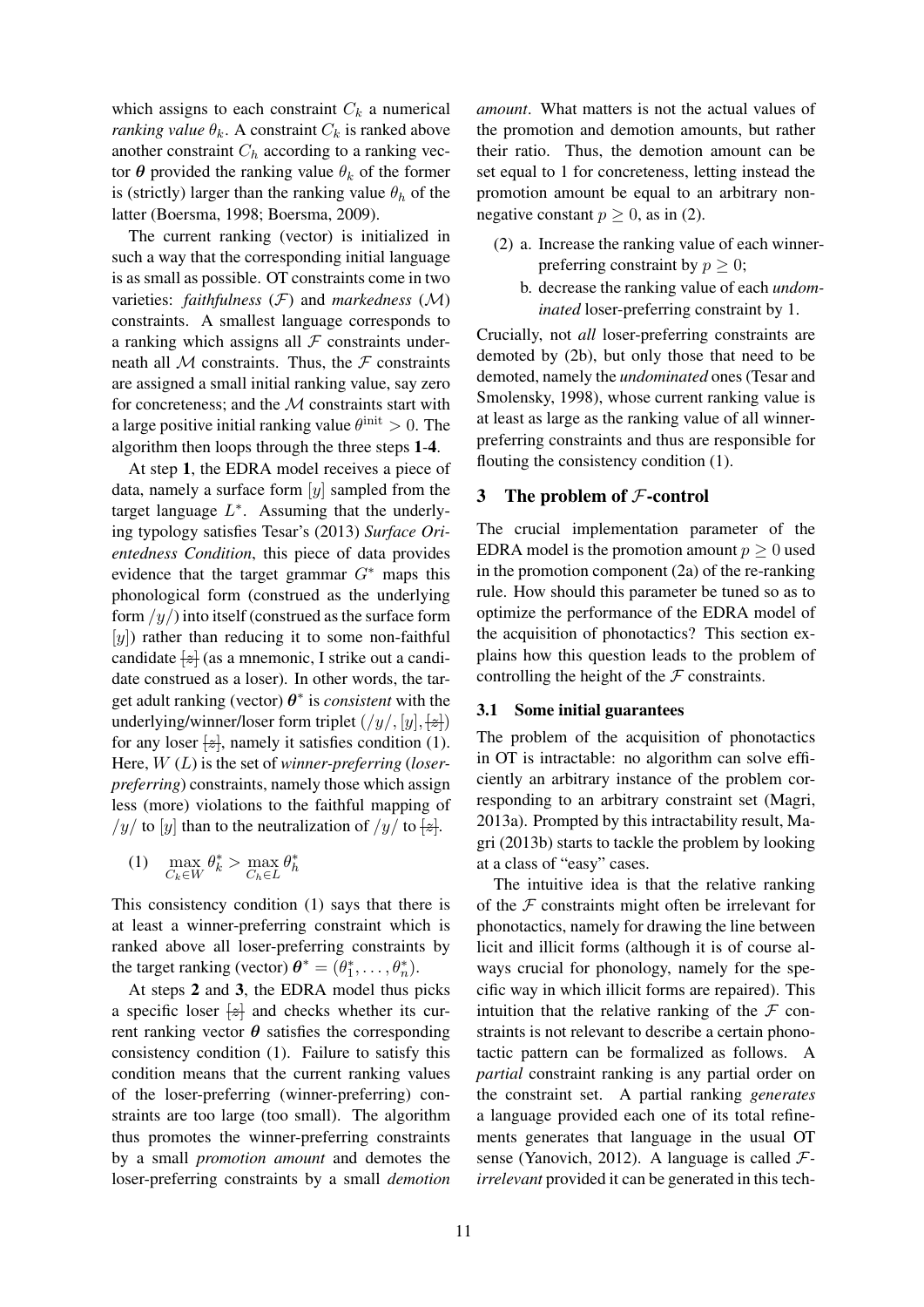nical sense by a partial ranking which does not rank any two  $F$  constraints relative to each other (see subsection 3.2 for an example).

Suppose that the EDRA model is trained on a target language  $L^*$  which is  $\mathcal{F}\text{-irrelevant.}$  The  $M$  constraints start out high, with an initial ranking value  $\theta^{\text{init}}$  usually larger than the number m of markedness constraints. The  $\mathcal F$  constraints instead start out low, with a null initial ranking value. Throughout learning, the  $F$  constraints will raise, if the algorithm adopts a non-null promotion amount  $p > 0$ . Theorem 1 provides guarantees that the EDRA model learns the target phonotactics, as long as the  $F$  constraints don't raise too high, namely their ranking values remain smaller by at least m than the initial ranking value  $\theta^{\text{init}}$  of the  $M$  constraints, as stated in (3).

Theorem 1 *Suppose that the underlying OT typology satisfies the following two assumptions. First, if a surface form* [y] *is a non-faithful candidate of an underlying form* /x/*, then there exists at least one faithfulness constraint which assigns at least one violation to the mapping of* /x/ *into* [y] *(*F-discernibility assumption*). Second, a form* [y] *is a candidate of an underlying form* /x/ *if and only if the latter form construed as the surface form* [x] *is vice versa a candidate of the former form construed as the underlying form* /y/ *(*symmetric candidacy assumption*). Consider a language in this OT typology which is* F*-irrelevant. Suppose that the EDRA model only makes a finite number of errors and then converges to a final ranking vector which is never updated again. Suppose furthermore that the ranking value*  $\theta_F$  *of any* F *constraint* F *at any time in the run satisfies condition (3), where* m *is the number of* M *constraints and* θ *init* > m *their initial ranking value.*

$$
(3) \left| \theta_F \leq \theta^{\text{init}} - m \right|
$$

*Then, the language generated by (an arbitrary refinement of) the final ranking vector learned by the EDRA model coincides with the target language the EDRA model has been trained on.*

The two assumptions of  $F$ -discernibility and symmetric candidacy required by theorem 1 are extremely mild. Magri (2013b; 2014b) conjectures that the relative ranking of the faithfulness constraints turns out to matter for phonotactics only in very special configurations, so that the  $F$ -irrelevancy assumption might plausibly hold in the vast majority of cases. Theorem 1 thus pro-

vides guarantees that the EDRA model succeeds at the problem of the acquisition of phonotactics in a large class of cases under two crucial assumptions. One assumption is that it can only make a finite number of errors before it *converges* to a final ranking which is consistent with any form and thus never updated. The other assumption is the condition (3) that the height of the  $\mathcal F$ -constraints can be properly controlled.

#### 3.2 Some examples

To illustrate the issues raised by convergence and  $F$ -control, consider the following OT typology. The set of forms consists of only four forms  $\{apsa, apza, absa, abza\}$ . The faithfulness constraints are the two identity constraints for voicing in stops and fricatives  $(F_1, F_2)$ . The markedness constraints are the two corresponding constraints against stop and fricative voicing  $(M_1, M_2)$  plus an additional constraint M which bans sequences of stops and fricatives which agree in voicing, namely it is violated by the two forms *apsa* and *abza*. The candidacy relation is total: the four forms are all candidates of each other.

The OT typology just described contains in particular the language  $L = \{[\text{absa}], [\text{apza}]\}\$ . This language is generated by any ranking which satisfies the ranking conditions (4).



These ranking conditions (4) say nothing about the relative ranking of the two  $\mathcal F$  constraints  $F_1$  and  $F_2$ . The language L thus qualifies as  $\mathcal{F}$ -irrelevant.

When trained on this language, the EDRA model will be provided at step 1 with a sequence of the two licit forms [absa] and [apza]. It will then complete them into an underlying/winner/loser form triplet at steps 2 and 3 by assuming a faithful underlying form and a non-faithful loser form. The list of all possible such triplets that the algorithm can consider is provided in (5).

|                                                                                             |   |            |   | $M_{2}$ |   |  |
|---------------------------------------------------------------------------------------------|---|------------|---|---------|---|--|
| ( /absa/, [absa], <del>[apsa])</del> )                                                      |   | $\epsilon$ |   | e       | w |  |
| $(7absa', [absa], \overline{fabza}])$                                                       |   | W          |   |         |   |  |
| $(7absa, [absa], \overline{5a}$                                                             |   |            |   | w       | e |  |
| $(\alpha$ pza/, [apza], $\{\alpha$ bza])                                                    |   | e          |   | e       | W |  |
| $\left(\frac{\text{apz}}{\text{apz}}\right)$ , $\left[\frac{\text{apz}}{\text{apz}}\right]$ |   | W          |   |         | W |  |
| $\left(\frac{\text{apza}}{\text{apza}}, \frac{\text{apza}}{\text{absa}}\right)$             | W |            | W |         |   |  |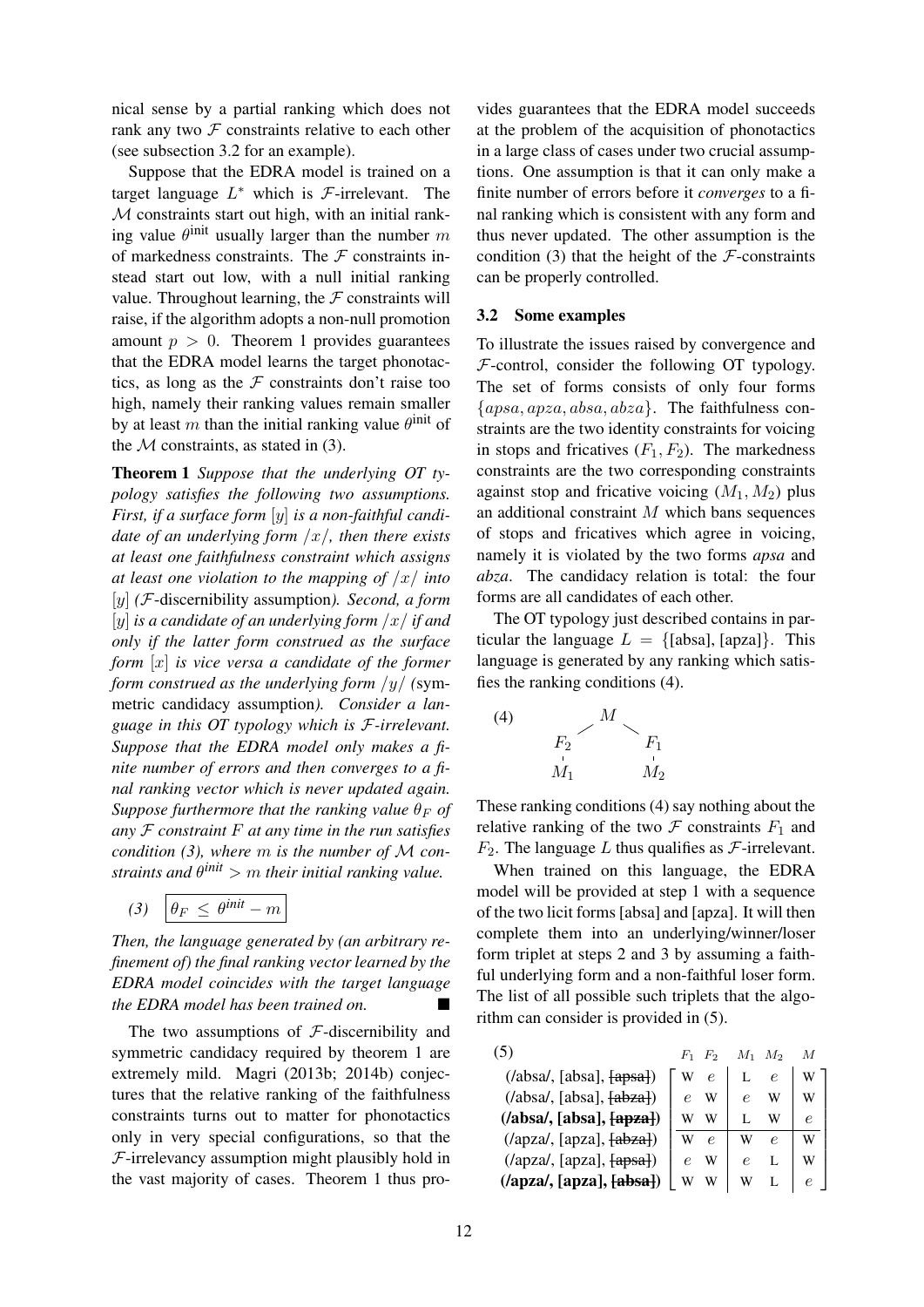Each triplet is described here in *ERC notation* (Prince, 2002): constraints which are winner- or loser-preferring or even relative to a triplet are marked with a corresponding W or L or e.

The triplets where the constraint  $M$  is winnerpreferring will trigger virtually no update, since that constraint starts high and is never demoted, and will thus always ensure consistency with those triplets. The learning run is thus driven by the two remaining triplets, boldfaced in (5), which I assume are fed one after the other to the algorithm. Suppose the promotion amount is non-null, say equal to the demotion amount:  $p = 1$ . The resulting learning run is described in (6).

| (6) | $\frac{F_2}{M_1}$<br>$M_2$ | $\begin{bmatrix} 0 \\ 0 \\ 5 \\ 5 \\ \end{bmatrix} \rightarrow \begin{bmatrix} 1 \\ 1 \\ 4 \\ 6 \\ \end{bmatrix} \rightarrow \begin{bmatrix} 2 \\ 2 \\ 5 \\ 5 \\ \end{bmatrix} \rightarrow \begin{bmatrix} 3 \\ 3 \\ 4 \\ 6 \\ \end{bmatrix} \rightarrow \begin{bmatrix} 4 \\ 4 \\ 5 \\ 5 \\ \end{bmatrix} \rightarrow \begin{bmatrix} 5 \\ 5 \\ 4 \\ 6 \\ \end{bmatrix} \rightarrow \begin{bmatrix} 6 \\ 6 \\ 5 \\ \end{bmatrix}$ |  |  |  |
|-----|----------------------------|------------------------------------------------------------------------------------------------------------------------------------------------------------------------------------------------------------------------------------------------------------------------------------------------------------------------------------------------------------------------------------------------------------------------------------|--|--|--|
|     |                            |                                                                                                                                                                                                                                                                                                                                                                                                                                    |  |  |  |

The two  $F$  constraints end up too high, namely with a final ranking value  $\theta_{F_1} = \theta_{F_2} = 6$  which is larger than the initial ranking value  $\theta^{\text{init}} = 5$ of the M constraints. And indeed the EDRA has failed at learning the target phonotactics: since the  $F$  constraints are ranked at the top, the model has incorrectly learned that any form is licit.

A trivial strategy to enforce the  $F$ -control condition (3) would be to threshold the promotion component (2a) of the re-ranking rule, as in  $(2a')$ .

 $(2)$  a'. Increase the ranking value of each winner-preferring constraint by p, *except for an* F *constraint which is already*  $close$  to the forbidden threshold  $\theta^{\rm init}\!\!-\!\!m.$ 

Yet, suppose we tried to remedy to the failure in (6) by thresholding the promotions as in  $(2a')$ . When an  $\mathcal F$  constraint reaches the height  $\theta^{\text{init}}$  –  $m = 5 - 3 = 2$ , we stop promoting it, as boldfaced in the learning run (7).

$$
\begin{pmatrix} 7 & F_1 & 0 \ F_2 & 0 & 1 \ M_1 & 5 & 1 \ 5 & 5 & 6 \end{pmatrix} \rightarrow \begin{pmatrix} 1 \\ 1 \\ 4 \\ 5 \end{pmatrix} \rightarrow \begin{pmatrix} 2 \\ 2 \\ 5 \\ 5 \end{pmatrix} \rightarrow \begin{pmatrix} 2 \\ 2 \\ 4 \\ 5 \end{pmatrix} \rightarrow \begin{pmatrix} 2 \\ 2 \\ 5 \\ 5 \end{pmatrix} \rightarrow \begin{pmatrix} 2 \\ 2 \\ 4 \\ 5 \end{pmatrix} \rightarrow \begin{pmatrix} 2 \\ 2 \\ 4 \\ 5 \end{pmatrix} \rightarrow \begin{pmatrix} 2 \\ 2 \\ 5 \\ 5 \end{pmatrix} \dots
$$

In this run, the constraint  $M$  stays put at its initial position. The constraints  $M_1$  and  $M_2$  oscillate up and down, because promoted and demoted by the two boldfaced triplets in  $(5)$ . The constraints  $F_1$ and  $F_2$  raise a bit until they hit the threshold, and then settle. The EDRA model will thus keep making mistakes forever, without ever converging to a ranking vector consistent with the data.

#### 3.3 Against a null promotion amount

These difficulties with convergence and the  $\mathcal{F}$ control condition (3) would disappear if the promotion amount  $p$  was set equal to zero, so that the EDRA performs no constraint promotion at all. In fact, Tesar and Smolensky (1998) guarantee convergence for the demotion-only case. And the  $F$  constraints could not possibly be promoted too high, as they would not be promoted at all.

Unfortunately, the option of a null promotion amount is not viable, as argued in Magri (2012; 2014b). In fact, recall that the EDRA model at step 3 always considers underlying/winner/loser form triplets  $(y/y, [y], \pm)$  which have an underlying form  $/y/$  faithful to the winner [y]. This means that the  $F$  constraints are never loser-preferring and are therefore never demoted. If the promotion amount is set equal to zero, then they will not be promoted either. In the end, the  $F$  constraints will thus never be re-ranked. This hampers the ability of the EDRA model to learn the correct relative ranking of the  $\mathcal F$  constraints when trained on a  $\mathcal F$ relevant language, namely when it needs to learn a phonotactic pattern which crucially does require a specific relative ranking of the  $\mathcal F$  constraints.

### 3.4 Convergence through calibration

As recalled above, Tesar and Smolensky (1998) show that the EDRA model converges when the promotion amount is null and the algorithm performs only constraint demotion. It could in principle be the case that convergence does not extend to the demotion/promotion case, because any amount of promotion disrupts convergence. But Magri (2012) shows that is not the case: convergence extends to EDRAs which perform constraint promotion as well, as long as the promotion amount is small enough. In particular, consider a promotion amount  $p$  which scales as in  $(8)$  with the numbers  $\ell$  and  $w$  of currently undominated loser-preferring constraints and of winner-preferring constraints.

$$
(8) \quad p = \frac{\ell}{w + \sigma}
$$

It turns out that the EDRA model converges efficiently if (and only if) the promotion amount is *calibrated*, namely has the shape in (8) corresponding to some strictly positive *calibration constant*  $\sigma > 0$ . The larger the calibration constant  $\sigma$ , the smaller the promotion amount. The case of a null promotion amount corresponds to the limiting case  $\sigma = \infty$ .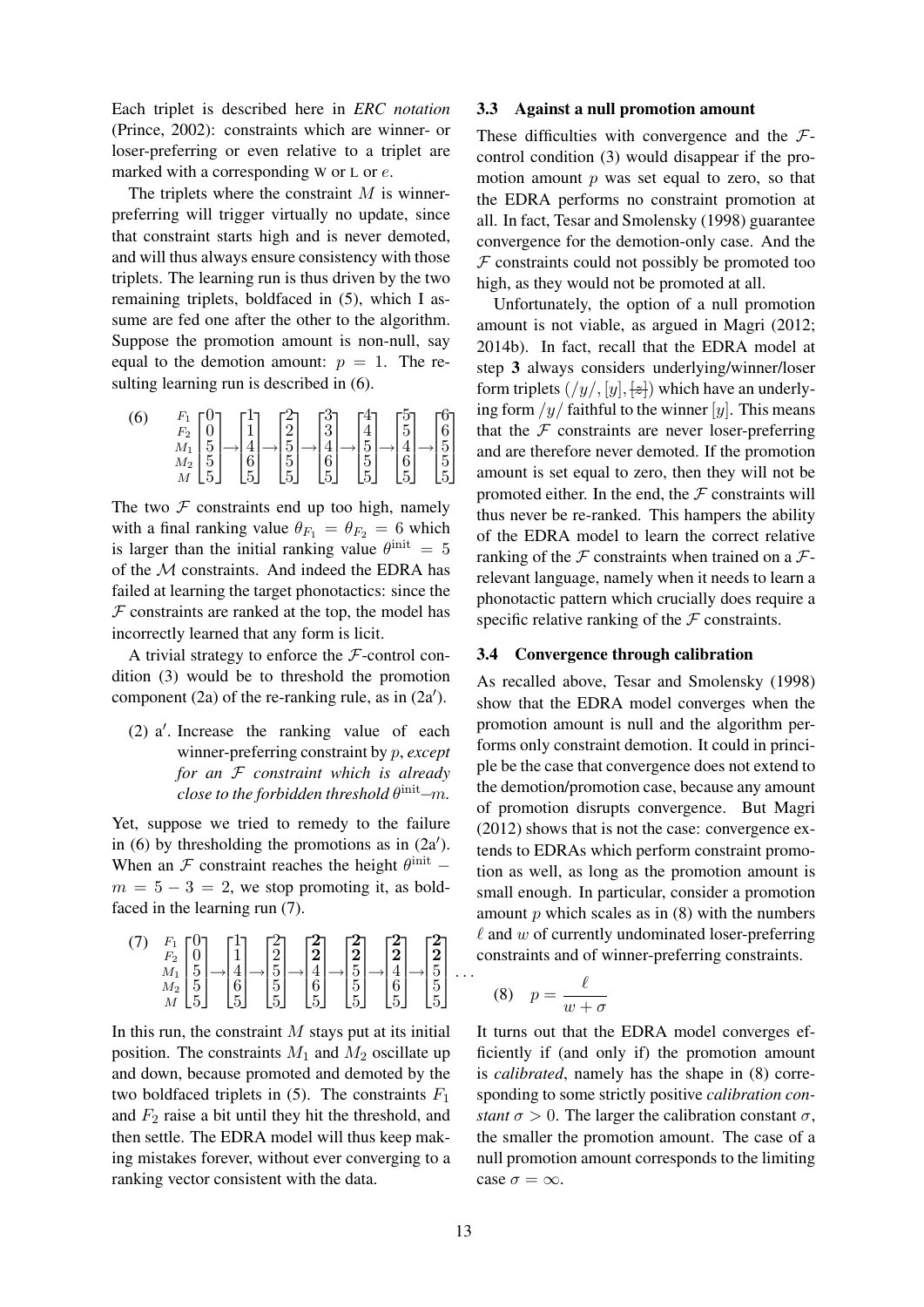#### 3.5  $F$ -control through calibration as well

Let's take stock. Theorem 1 provides some initial guarantees of success of the EDRA model of the acquisition of phonotactics. These guarantees hold under two crucial assumptions: convergence and the  $F$ -control condition (3). Do these assumptions hold when the promotion amount is nonnull? Convergence does hold, if the promotion amount, although not null, is nonetheless small, namely calibrated as in  $(8)$ . What about the  $\mathcal{F}$ control condition (3)? Can we play the same trick of a small promotion amount? Or is it the case that, no matter how small the promotion amount, as soon as it is allowed to be non-null, the  $\mathcal F$  constraints raise too high through a long sequence of very small promotions? Section 4 shows that the latter scenario can never arise: the  $\mathcal F$  constraints can never raise too high if the promotion amount is small enough. More precisely, it assumes a calibrated promotion amount as in (8). And it shows that the  $\mathcal F$ -control condition (3) holds when the calibration constant  $\sigma$  is large enough, namely it grows as the number  $m$  of  $M$  constraints.

As the calibration constant increases as the number m of markedness constraints, the promotion amount decreases quickly. Is it possible to improve on the analysis of section 4 and guarantee the  $\mathcal F$ -control condition (3) with a calibration constant  $\sigma$  which does not grow with the number m of markedness constraints? Unfortunately, section 5 shows that the calibration constant must increase with m. More precisely, this section considers the very simple case where there is a single  $F$  constraint and where the  $M$  constraints are always loser-preferring (or even) but never winnerpreferring. In this case, the  $F$ -control condition fails if the calibration constant  $\sigma$  does not grow with m at least as  $\frac{m}{\log m}$ .

Interestingly, the derivative of the function  $\frac{m}{\log m}$ goes to zero as  $m$  grows. In other words, although the function increases with  $m$ , the rate of increase becomes smaller and smaller, making this function as close as possible to a constant. Is this particularly favorable choice of the calibration constant only possible in the peculiar case considered in section 5? or does this favorable choice of the calibration constant ensure F-calibration also in the general case? Section 6 shows how to relax at least one of the two restrictive assumptions made in section 5, namely the assumption that the  $\mathcal M$ constraints are never winner-preferring.

# 4 F-controlling with a non-null promotion amount

The most basic question of the theory of  $\mathcal F$ -control is as follows: is it possible to guarantee the  $\mathcal{F}$ control condition (3) despite a non-null promotion amount? This section provides a positive answer to this question. In particular, assume the promotion amount  $p$  is calibrated as in  $(8)$ , through the calibration constant  $\sigma$ . The *F*-control condition then holds provided the calibration constant  $\sigma$  satisfies the bound (9), where m is the number of  $\mathcal M$ constraints and  $\theta^{\text{init}}$  is their initial ranking value.

$$
(9) \quad \sigma \ge \frac{2m + m\theta^{\text{init}}}{\theta^{\text{init}} - m}
$$

To get a sense of the bound (9), assume that the initial ranking value  $\theta^{\text{init}}$  of the M constraints is some power of the number  $m$  of  $M$  constraints:  $\theta^{\text{init}} = m^k$  for some  $k > 1$ . The bound (9) thus becomes  $\frac{m^k+2}{m^{k-1}-1}$ , which is approximately m.

At each update, each of the  $\ell$  currently undominated loser-preferring constraints is demoted by 1 and each of the  $w$  winner-preferring constraints is promoted by  $p$ . Because of the specific shape (8) of the promotion amount  $p$ , the sum of the current ranking values decreases by  $\ell - wp =$  $\ell - \frac{w\ell}{w+\sigma} = \frac{\ell\sigma}{w+\sigma}$ . And the latter is at least  $\frac{\sigma}{w+\sigma}$ , as every update requires at least one undominated loser-preferring constraint, namely  $\ell > 1$ . Let  $\alpha_i$ be the number of updates triggered by the ith ERC in the run considered up to the time considered (note that there is only a finite number of ERCs relative to a finite number of constraints). Thus, the sum  $\sum_k \theta_k$  of the current ranking values has overall decreased by at least  $\sum_i \alpha_i \frac{\sigma}{w_i + \sigma}$  relative to the the sum  $\sum_k \theta_k^{\text{init}}$  of the initial ranking values, as stated in (10).

$$
(10)\quad \sum_{k} \theta_k \le \sum_{k} \theta_k^{\text{init}} - \sum_{i} \alpha_i \frac{\sigma}{w_i + \sigma}
$$

The sum  $\sum_k \theta_k^{\text{init}}$  of the initial ranking values can be computed explicitly as in  $(11)$ , as the m  $M$  constraints start with the initial ranking value  $\theta$ <sup>init</sup> while the F constraints start with a null initial ranking value.

$$
(11)\quad \sum_{k} \theta_k^{\text{init}} = m \,\theta^{\text{init}}
$$

The sum  $\sum_k \theta_k$  of the current ranking values can be lower bounded as in (12).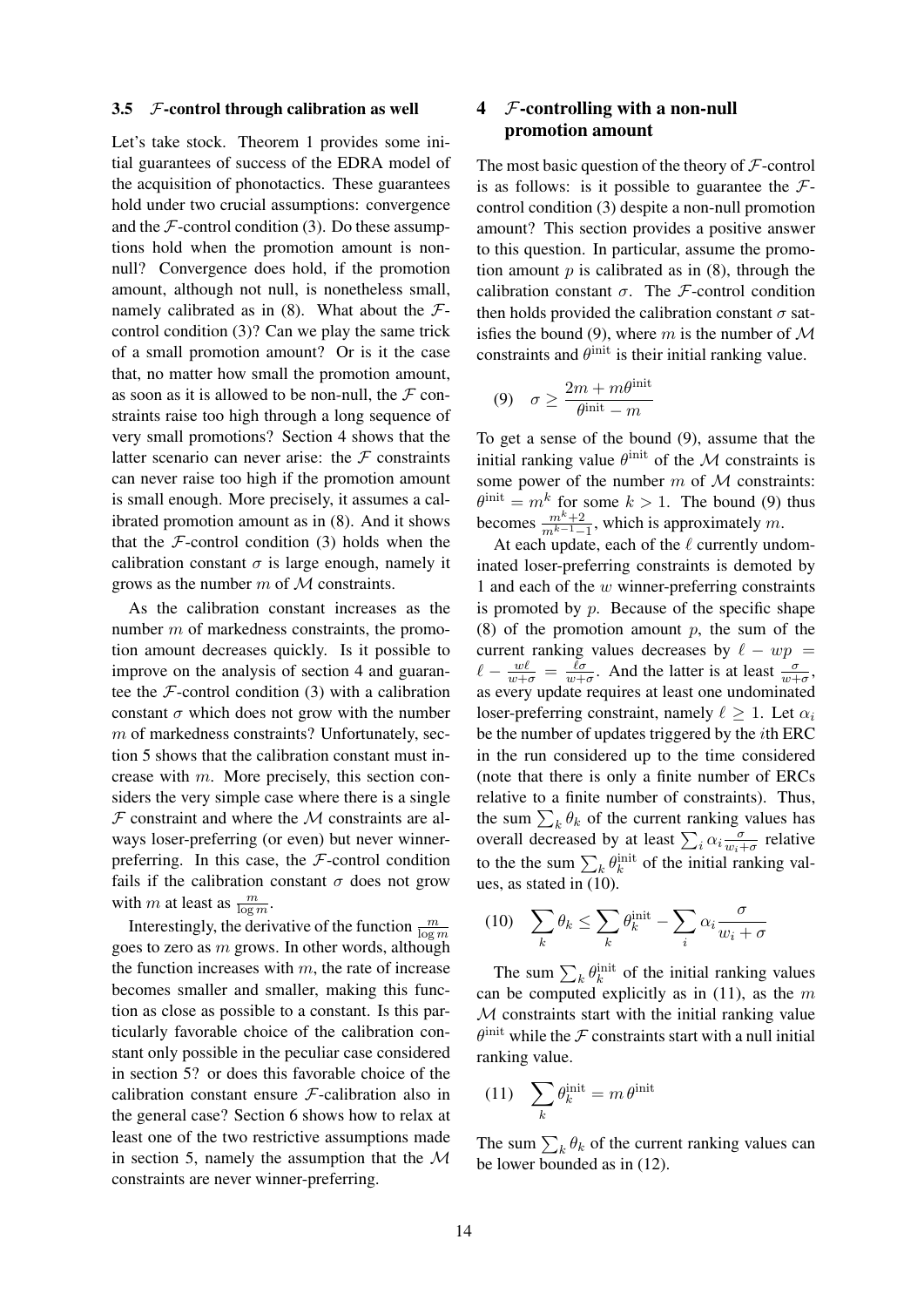(12) 
$$
\sum_{k} \theta_{k} \stackrel{(a)}{=} \sum_{F} \theta_{F} + \sum_{M} \theta_{M}
$$

$$
\stackrel{(b)}{\geq} 0 + \sum_{M} \theta_{M}
$$

$$
\stackrel{(c)}{>} 0 + m(-2) = -2m
$$

In step (11a), I have split the sum over all constraints into the sum over the faithfulness and the markedness constraints. In step (11b), I have noted that the ranking value  $\theta_F$  of any faithfulness constraint  $F$  is always at least as large as 0. In fact, the faithfulness constraints start with a null initial ranking value and are never demoted, because the EDRA model always assumes an underlying form faithful to the winner, so that the faithfulness constraints are never loser-preferring. In step (11c), I have noted that the ranking value  $\theta_M$  of a markedness constraint M can never get smaller than  $-2$ . In fact, suppose by contradiction that M managed to be demoted that low. That would imply that some ERC triggers an update that demotes M despite the fact that its current ranking value is strictly smaller than 0. And that is impossible. In fact, at least one faithfulness constraint  $F$  must be winner-preferring relative to that ERC, because of the  $F$ -discernibility assumption. Furthermore, that constraint  $F$  must already dominate  $M$ , because  $F$  has a non-negative current ranking value while M has a negative current ranking value.

Using the expressions for the sum of the initial and the current ranking values obtained in (11) and (12) respectively, the original inequality (10) yields the bound in (13).

$$
(13)\quad \sum_{i} \alpha_i \frac{1}{w_i + \sigma} < \frac{2m + m\theta^{\text{init}}}{\sigma}
$$

The ranking value  $\theta_F$  of a generic faithfulness constraint  $F$  can now be bound as in (14).

(14) 
$$
\theta_F \stackrel{(a)}{\leq} \sum_i \alpha_i \frac{1}{w_i + \sigma}
$$
  
\n $\stackrel{(b)}{\leq} \frac{2m + m\theta^{\text{init}}}{\sigma}$   
\n $\stackrel{(c)}{\leq} \theta^{\text{init}} - m$ 

In step (14a), I have used the fact that the faithfulness constraint  $F$  starts with a null initial ranking value and is promoted by  $\frac{1}{w_i+\sigma}$  for each one of the  $\alpha_i$  updates triggered by the *i*th ERC, as long as F is winner-preferring relative to that ERC. In step (14b), I have used the bound computed in (13).

And in step (14c), I have used the choice (9) of the calibration constant  $\sigma$ .

The bound obtained in (14) guarantees that the generic faithfulness constraint  $F$  never raises above the forbidden threshold  $\theta^{\text{init}} - m$ , thus complying with the  $F$ -control condition (3). In other words, we have obtained the following sufficient solution to the problem of  $F$ -controlling.

Theorem 2 *Suppose the underlying typology satisfies the* F*-discernibility assumption. Consider a run of the EDRA model on an arbitrary language in that typology. Assume that the* F *constraints start out with a null initial ranking value while the* m M *constraints start out with an initial ranking value*  $\theta^{\text{init}} > m$ . Assume furthermore that the *promotion amount is calibrated as in (8) and that the calibration constant* σ *is large enough to satisfy the bound (9). Then, the ranking values of the* F *constraints remain smaller than the forbidden threshold*  $\theta^{\text{init}} - m$  *throughout the entire run.* 

### $5$  F-controlling on the diagonal case

The preceding section has established the  $\mathcal{F}$ control condition (3) when the promotion amount is not null, provided it is small enough, namely it corresponds to a calibration constant which grows as the number  $m$  of  $M$  constraints. Is it possible to do better? In particular, is it possible to guarantee  $F$ -control when the calibration constant does not increase with  $m$ ? This section sketches a counterexample which provides a negative answer to this question; see Magri (2014a) for details.

At every iteration, the EDRA model receives a winner form sampled from the target language, assumes a corresponding faithful underlying form and picks a corresponding loser candidate. At every iteration, the model thus constructs an underlying/winner/loser form triplet, which can be described in terms of the corresponding ERC, as exemplified in (5) above. Since there are only a finite number of ERCs corresponding to a finite number of constraints, the ERCs considered in a run of the model can be stacked one on top of the other into an *input ERC matrix*.

Without loss of generality, assume that each input ERC has a unique loser-preferring constraint. Next, let me make two crucial assumptions. First, assume that the constraint set contains a single faithfulness constraint  $F$  – plus of course a certain number  $m$  of markedness constraints  $M_1, \ldots, M_m$ . Second, assume that  $M_1, \ldots, M_m$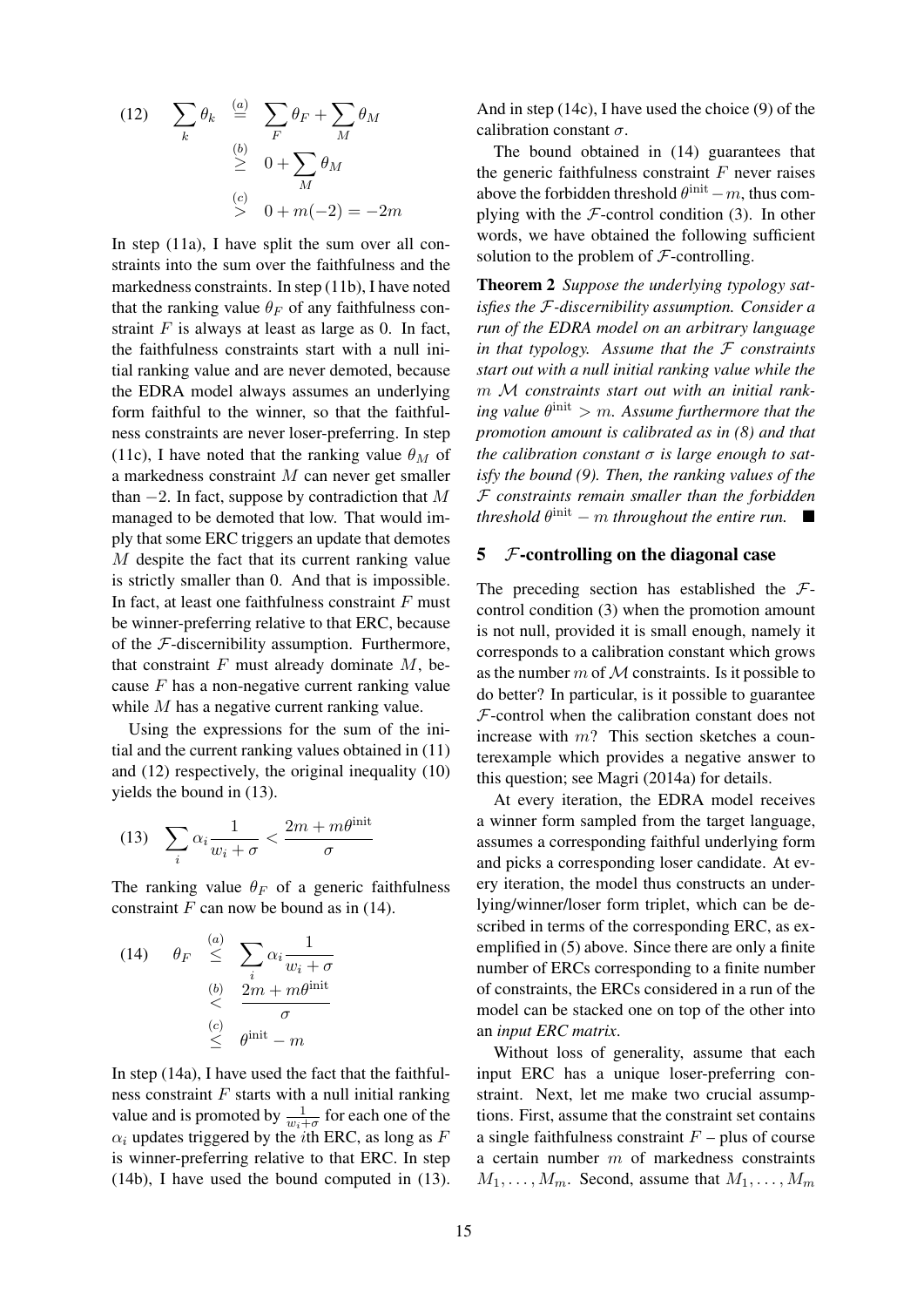Figure 1: First three stages of the learning dynamics where each diagonal ERC is fed persistently in turn



are either loser-preferring or even in the input ERCs, but never winner-preferring. The input ERC matrix thus is (a subset of) the matrix (15).

(15) 
$$
\begin{array}{c|c}\n & F & M_1 & \dots & M_m \\
\hline\n\end{array}
$$
\n
$$
\begin{array}{c|c}\n\text{ERC 1} & W & L & e \\
\vdots & \vdots & \ddots & \vdots \\
\text{ERC } m & W & e & L\n\end{array}
$$

The column corresponding to  $F$  consists of all W's. The entries corresponding to  $M_1, \ldots, M_m$ are all equal to  $e$ 's but for the diagonal of  $L$ 's. This ERC matrix is thus called *diagonal*.

What is the maximum height that the constraint F can reach in a run of the EDRA model on the input diagonal ERC matrix (15)? To address this question, consider the following special run. To start, we persistently feed ERC 1 to the algorithm, until the markedness constraint  $M_1$  is demoted underneath the faithfulness constraint  $F$  and that ERC cannot trigger any further update. Only at that point, we stop feeding ERC 1 to the algorithm, and persistently feed ERC 2 instead, again until it cannot trigger any further update. Only at that point, we stop feeding ERC 2 and persistently feed ERC 3. And so on.

Assume that the promotion amount has the shape (8) and suppose for concreteness that the calibration constant is  $\sigma = 1$ , so that the faithfulness constraint is promoted by 1/2 with each update. The dynamics of the ranking values is depicted in Figure 1 for the first three learning stages. Throughout stage 1, it is ERC 1 that triggers updates, whereby the markedness constraint  $M_1$  is demoted and the faithfulness constraint is promoted by  $\frac{1}{3}\theta = \frac{1}{2+1}$  $\frac{1}{2+\sigma}\theta^{\text{init}}$ , until the two constraints meet. Throughout stage 2, it is ERC 2 that triggers updates, whereby the markedness constraint  $M_2$  is demoted and the faithfulness constraint is promoted by another  $\frac{2}{9}\theta = \frac{1+\sigma}{(2+\sigma)}$  $\frac{1+\sigma}{(2+\sigma)^2} \theta^{\text{init}},$ until the two constraints meet. Throughout the generic kth stage, it is the kth ERC that triggers updates, whereby the markedness constraint  $M_k$  is demoted and the faithfulness constraint promoted by an amount that turns out to be equal to  $(1+\sigma)^{k-1}$  $k-1$  $\frac{(1+\sigma)^{\kappa-1}}{(2+\sigma)^k} \theta^{\text{init}}$ . The height  $\theta_F$  reached by the faithfulness constraint at the end of the special run considered is thus  $\sum_{k=1}^{m}$  $(1+\sigma)^{k-1}$  $\frac{(1+\sigma)^{\kappa-1}}{(2+\sigma)^k} \theta^{\text{init}}$ . It turns out that this is indeed the maximum height reacheable by the faithfulness constraint F on *any* run on the diagonal ERC matrix (15).

The  $F$ -control condition (3) thus boils down to the inequality  $\sum_{k=1}^{m}$  $(1+\sigma)^{k-1}$  $\frac{(1+\sigma)^{\kappa-1}}{(2+\sigma)^k} \theta^{\text{init}} \ \leq \ \theta^{\text{init}} \ - \ m.$ Assume that the m markedness constraints start out with the initial ranking value  $\theta^{\text{init}} = m^k$ . This inequality can then be solved analytically yielding  $\sigma(m) = (1 - \exp{(-k \log m)}/m)$ <sup>-1</sup>. By a first order Taylor expansion  $exp(x) \sim 1 + x + o(x^2)$  of the exponential function, the latter expression can be approximated as in (16).

$$
(16)\quad \sigma = \sigma(m) \sim \frac{m}{k \log m}
$$

The latter bound for the calibration threshold is substantially smaller than the linear bound  $\sigma(m) \sim m$  obtained through the elementary analysis of section 6. In particular, although (16) is not bounded as a function of  $m$ , its derivative goes to zero as  $1/\log m$ .

# $6$  *F*-controlling when the promotion amount decreases *slowly*

The preceding section has made two restrictive assumptions. First, that there is a unique  $\mathcal F$  constraint. Second, that the  $M$  constraints are never winner-preferring. Under these assumptions, it has shown that the  $F$ -control condition (3) holds when the calibration constant grows only very slowly with  $m$ , namely as in (16). Does this favorable result also hold when we relax the two restrictive assumptions? This section shows how to relax one of the two assumptions, namely the assumption that the  $M$  constraints cannot be winnerpreferring. At this stage, I do know how to relax the other assumption that there is a unique  $\mathcal F$  constraint. Again, the reasoning here is only sketched; see Magri (2014a) for details.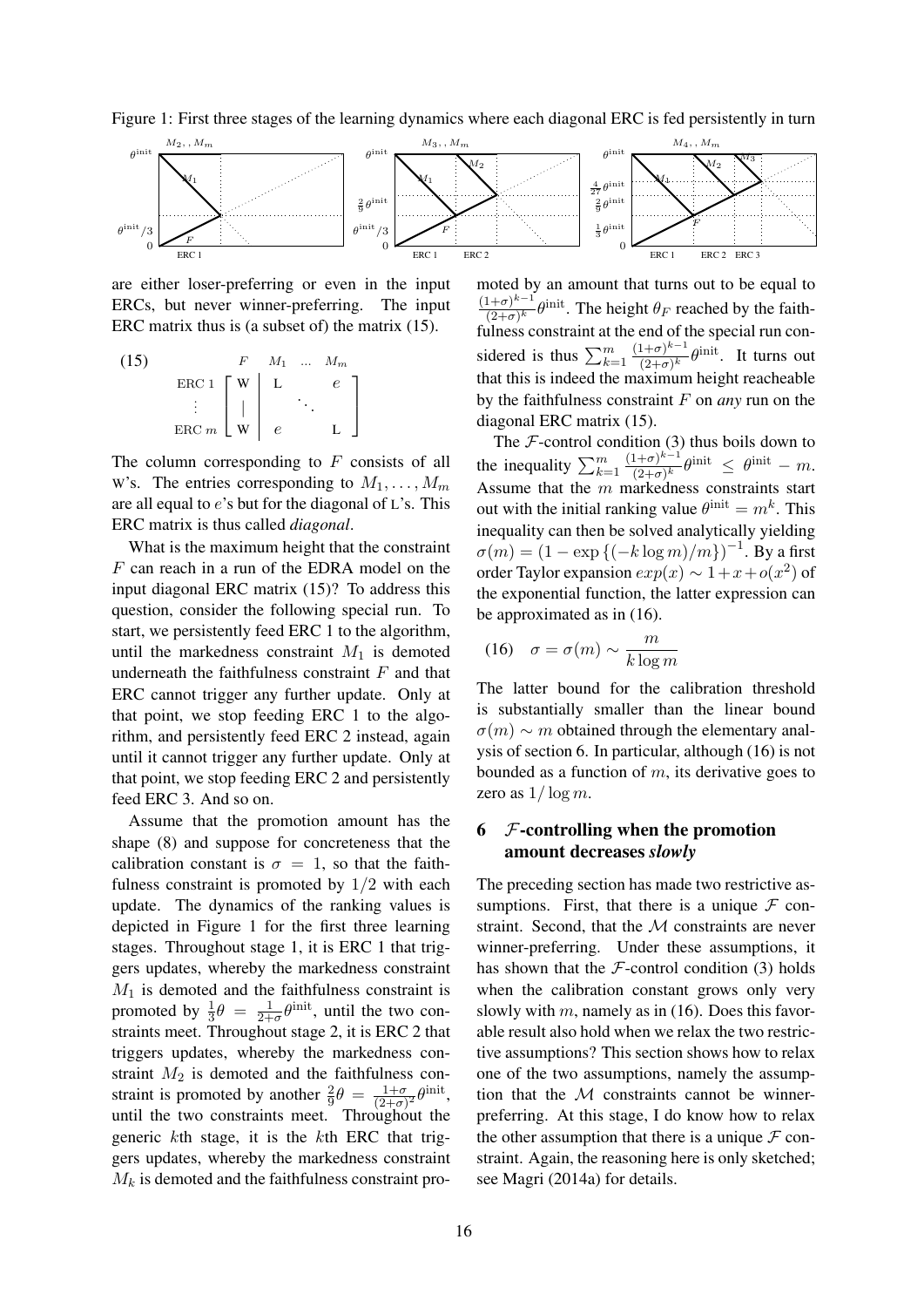To illustrate the core idea, suppose that the EDRA model is trained on the input ERC matrix (17a) and walks through the run (18a). Here, I am assuming that the promotion amount  $p$  has the shape in (8), with the calibration constant  $\sigma = 0$ set equal to zero for concreteness.

(17) a. 
$$
F M_1 M_2
$$
 b.  $F M_1 M_2$   
\nERC 1  $\begin{bmatrix} W & L & e \ W & W & L \end{bmatrix}$ ERC 1  $\begin{bmatrix} W & L & e \ W & W & L \end{bmatrix}$   
\nERC 2  $\begin{bmatrix} W & L & e \ W & W & L \end{bmatrix}$ ERC 1  $\begin{bmatrix} W & L & e \ W & e & L \end{bmatrix}$   
\n(18) a.  $F_{M_1}$   $\begin{bmatrix} 0 \\ 10 \end{bmatrix}$ ERC 1  $\begin{bmatrix} 1 \\ 9 \\ 10 \end{bmatrix}$ ERC 1  $\begin{bmatrix} 2 \\ 8 \\ 10 \end{bmatrix}$ ERC 2  $\begin{bmatrix} 2.5 \\ 8.5 \\ 9 \end{bmatrix}$ ERC 2  $\begin{bmatrix} 3 \\ 9 \\ 8 \end{bmatrix}$   
\nb.  $F_{M_1}$   $\begin{bmatrix} 0 \\ 10 \\ 10 \end{bmatrix}$ ERC 1  $\begin{bmatrix} 1 \\ 9 \\ 10 \end{bmatrix}$   $\begin{bmatrix} \text{ERC 2} \\ \text{ERC 3} \end{bmatrix}$   $\begin{bmatrix} 2 \\ 9 \\ 9 \end{bmatrix}$ ERC 2  $\begin{bmatrix} 3 \\ 9 \\ 8 \end{bmatrix}$ 

Consider the diagonal ERC matrix (17b) corresponding to  $m = 2$  markedness constraints. The original run (18a) on the original ERC matrix (17a) can be simulated with the run (18b) on the diagonal ERC matrix (17b) in such a way that all constraints end up at the same high in the two runs.

This reasoning holds in complete generality. Indeed, under the assumption that there is a unique  $F$  constraint but no restrictions on the  $M$  constraints, the input ERC matrix looks like (19).

(19) 
$$
F_1 M_1 \dots M_m
$$

$$
\begin{bmatrix} | & \cdots & \cdots & \cdots \\ \mathbf{w} & & \cdots & \cdots \\ \vdots & & \vdots & \ddots & \vdots \\ \vdots & & \vdots & \ddots & \vdots \end{bmatrix}
$$

Any run of the EDRA model on this input ERC matrix (19) can be mimicked by a corresponding run on the diagonal ERC matrix (15). This reduction to the diagonal case holds provided the promotion amount is calibrated, namely has the shape in (8), no matter the choice of the calibration constant  $\sigma > 0$ . This reduction fails if the promotion amount is not calibrated.

Another crucial condition needed for the reduction to the diagonal case is the following: in the original run, the markedness constraints are allowed to raise only slightly above their initial ranking value  $\theta^{\text{init}}$ . Indeed, if a markedness constraint could raise arbitrarily high above its initial ranking value in the original run, there would be no way to mimic that increasing ranking dynamics with a derived run on the diagonal ERC matrix (15), as the latter only demotes but never promotes the markedness constraints. The fact that

the markedness constraints can raise by a small amount does not threaten the reduction to the diagonal case, because the markedness constraints can be assigned a slightly larger initial ranking value in the derived run on the diagonal ERC matrix.

Fortunately, the markedness constraints  $M_1, \ldots, M_m$  indeed can raise above their initial ranking value  $\theta^{\text{init}}$  only by a small amount, namely never by more than  $m$ , as stated in (20).

$$
(20) \quad \theta_1, \dots, \theta_m \leq \theta^{\text{init}} + m
$$

Obviously, this bound (20) holds at the beginning of the run. It is thus sufficient to prove that this bound is an *invariant* of the algorithm: if it holds of the current ranking values at some time  $t - 1$ , then it also holds at the subsequent time  $t$ . The challenge is that a winner-preferring markedness constraint  $M_1$  sitting right at  $\theta^{\text{init}} + m$  at time  $t - 1$  could in principle be promoted above that forbidden threshold, so that the bound (20) would hold at time  $t - 1$  but fail at time t. Yet, in order for such an update to happen, there has got to exist another constraint  $M_2$  which is loser-preferring and is ranked at time  $t - 1$  at least as high as the winer-preferring constraint  $M_1$ . This means in turn that the sum  $\theta_1^{t-1} + \theta_2^{t-1}$  of the two ranking values of  $M_1$  and  $M_2$  at time  $t - 1$  is at least  $(\theta^{\text{init}} + m) + (\theta^{\text{init}} + m)$ . This suggests to cope with the difficulty just highlighted by strengthening the invariant. Not only a *single* ranking value cannot get larger than  $\theta^{\text{init}} + m$ , but also the sum of any two ranking values can never reach  $(\theta^{\text{init}} + \theta^{\text{init}})$  $(m) + (\theta^{\text{init}} + m)$ . For instance, let's say it can never get larger than  $(\theta^{\text{init}} + m) + (\theta^{\text{init}} + m - 1)$ . But now again, in order to prove that the latter bound on the sum of *two* ranking values holds at time t, I need an assumption about the sum of *three* ranking values at time  $t - 1$ . And so on. Indeed, the sum  $\theta_{i_1} + \ldots + \theta_{i_k}$  of the current ranking values of any number  $k$  of different markedness constraints  $M_{i_1}, \ldots, M_{i_k}$  can be bound as in (21). This bound holds for any promotion amount with the shape (8) corresponding to a calibration constant  $\sigma$  which is not too small, namely  $\sigma \geq 1$ .

(21) 
$$
\sum_{h=1}^{k} \theta_{i_h} \leq \sum_{h=1}^{k} (\theta^{\text{init}} + m - h + 1)
$$
  
For  $k = 1$ , (21) yields the desired bound (20).

#### Acknowledgments

This research was supported by a Marie Curie Intra European Fellowship within the 7th European